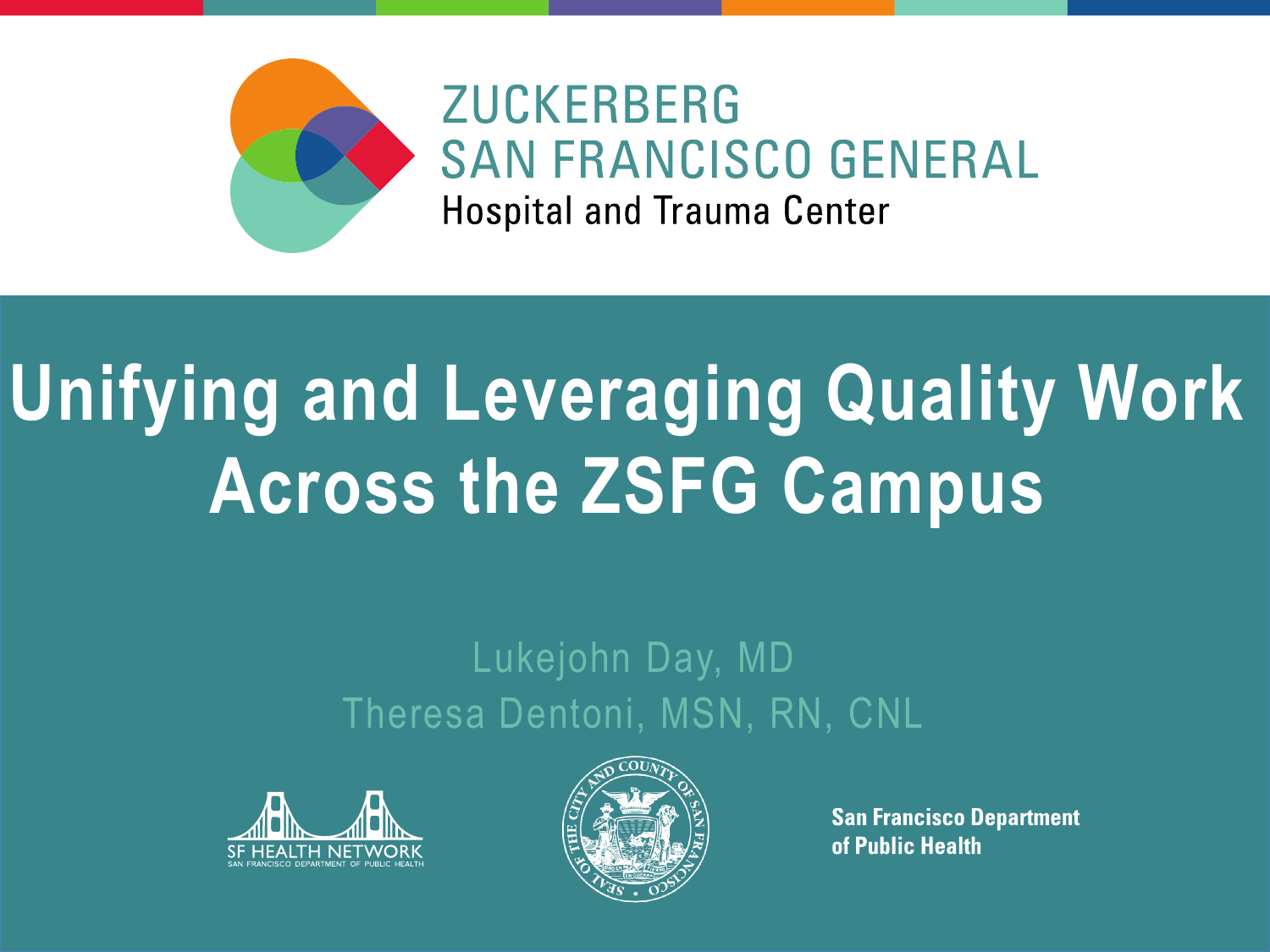## **ZSFG TRUE NORTH**

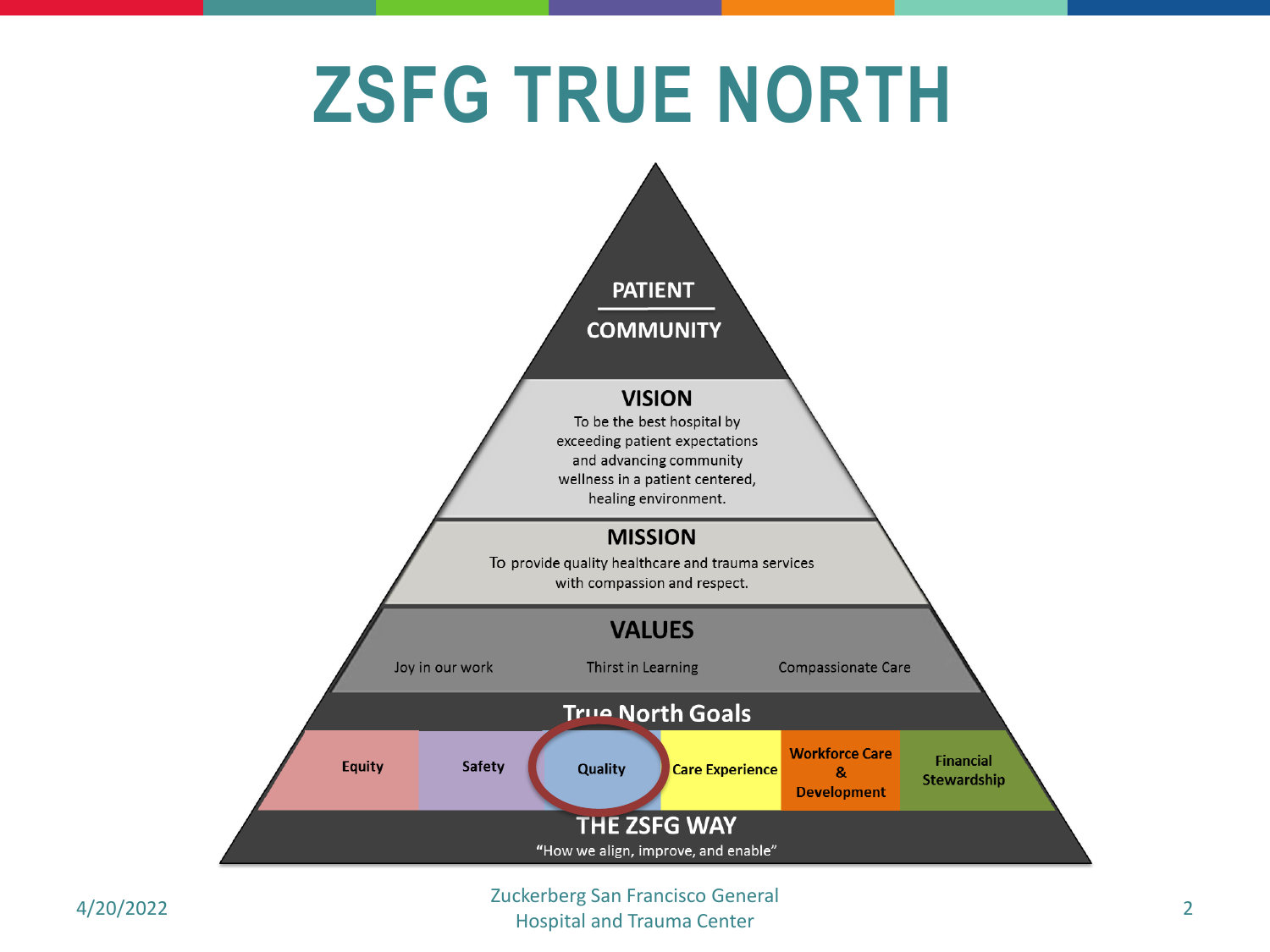## **ZSFG A3**

| ZUCKERBERG<br>Title: Dialing Up the Quality Needle: Harmonizing Access and Flow Across the ZSFG Campus.<br>SAN FRANCISCO GENERAL<br>Hospital and Trauma Center<br>Owners: Lukejohn Day, Terry Dentoni                                                                                                                                                                                                                   |                                                                                                                                                                                             |                                                                                                                                                                           |                                                                                                                                                |                                                                            | 'Ver:<br>1.0                                                                                                                           | Date:<br>12/1/2020                                                 |             |                                                                                  |                                       |          |              |
|-------------------------------------------------------------------------------------------------------------------------------------------------------------------------------------------------------------------------------------------------------------------------------------------------------------------------------------------------------------------------------------------------------------------------|---------------------------------------------------------------------------------------------------------------------------------------------------------------------------------------------|---------------------------------------------------------------------------------------------------------------------------------------------------------------------------|------------------------------------------------------------------------------------------------------------------------------------------------|----------------------------------------------------------------------------|----------------------------------------------------------------------------------------------------------------------------------------|--------------------------------------------------------------------|-------------|----------------------------------------------------------------------------------|---------------------------------------|----------|--------------|
| I. Bockground: What problem are you talking about and why focus on it now?                                                                                                                                                                                                                                                                                                                                              |                                                                                                                                                                                             |                                                                                                                                                                           |                                                                                                                                                |                                                                            | V. Passible Countermeasures: What countermeasures do you propose and why?                                                              |                                                                    |             |                                                                                  |                                       |          |              |
| Healthcare quality is defined as "the degree to which health care services for individuals and populations increase the<br>likelihood of desired health outcomes and are consistent with current professional knowledge." Healthcare quality falls<br>into multiple domains than span effectiveness, efficiency, equity, patient centeredness, safety and timeliness. In the past                                       |                                                                                                                                                                                             |                                                                                                                                                                           |                                                                                                                                                | Couse<br>(Acatrak)                                                         | Countermeasure                                                                                                                         |                                                                    |             |                                                                                  | <b><i><u>Impact</u></i></b><br>ETSart |          |              |
| a majority of ZSFG's quality work has been fragmented and sloed as well as only focused on the inpatient quality<br>indicators. At the same time, the COVID-19 pandemic has turned much of ZSFG's efforts to operational readiness with<br>less of a focus on improving quality indicators. However, operational flow and access to care is critical to several quality                                                 |                                                                                                                                                                                             |                                                                                                                                                                           |                                                                                                                                                | $A = 1$                                                                    | Clearly identify and define quality indicators to include in a ZSFG quality<br>composite score that links all operational areas        |                                                                    |             |                                                                                  | High                                  | Moderate |              |
| elements as well as better prepares our organization for ongoing COVID-19 surges.<br>il. Current Canditions: What is happening today and what is not working?                                                                                                                                                                                                                                                           |                                                                                                                                                                                             |                                                                                                                                                                           |                                                                                                                                                | п.<br>$\mathbb{Z}$                                                         | Monitor, track and validate quality indicators recognized for each<br>operational area (inpatient and outputient)                      |                                                                    |             | High                                                                             | High                                  |          |              |
| Multiple indicators have been defined across several operational areas that are linked to improving patient access and<br>flow within healthcare systems. ZSFG measures some of these metrics and has implemented a number of performance<br>improvement projects to improve them, but has not done so in a coordinated, organized approach."                                                                           |                                                                                                                                                                                             |                                                                                                                                                                           |                                                                                                                                                | c.<br>- 38                                                                 | Create governance structure and meeting format/cadence for each<br>operational area with the objective of improving quality indicators |                                                                    |             |                                                                                  | High                                  | Moderate |              |
| Specialty Care<br><b>TNAA</b><br>$\mathbf{D}$<br><b>DeCC</b><br>No-show rate<br>Antisulanza divension<br><b>LLOC days</b><br><b>Cycle time</b><br><b>LWEE</b><br>inglengual mechanic 3 diago.<br>ED turnaround time<br>Schedule utilization                                                                                                                                                                             |                                                                                                                                                                                             |                                                                                                                                                                           |                                                                                                                                                | 8/0 4                                                                      | Conduct needs assessment in each operational to identify barriers and<br>outline project plan(s) for improving quality metrics         |                                                                    |             |                                                                                  | High                                  | High     |              |
|                                                                                                                                                                                                                                                                                                                                                                                                                         |                                                                                                                                                                                             |                                                                                                                                                                           |                                                                                                                                                | c<br>-51                                                                   | Develop communication and information plan for sharing data and<br>That enl-institutely from inverse in                                |                                                                    |             |                                                                                  | High                                  | Moderate |              |
| Perioperative Area                                                                                                                                                                                                                                                                                                                                                                                                      |                                                                                                                                                                                             |                                                                                                                                                                           |                                                                                                                                                |                                                                            | VI. Plan: What, where, how will you implement, and by whom and when?                                                                   |                                                                    |             |                                                                                  |                                       |          |              |
| Med-Surg/Oritical Care<br><b>Co-time starts</b><br>Discharge before 2PM<br>OR block utilization<br>LCS.<br><b>ORturnaroundtime</b><br><b>Order creation to-discharge</b><br>DOS-cancellations<br>Problem Statement: What specific, measurable problem will serve as your baseline performance?<br>While ZSFG is engaged in the COVID-19 pandemic it has to continue its True North goal of improving access and quality |                                                                                                                                                                                             |                                                                                                                                                                           |                                                                                                                                                | Operational Area                                                           |                                                                                                                                        | Operational Leaders                                                |             | Team Members                                                                     |                                       | Tool(s)  | Timeline     |
|                                                                                                                                                                                                                                                                                                                                                                                                                         |                                                                                                                                                                                             |                                                                                                                                                                           |                                                                                                                                                | Emergency Department                                                       |                                                                                                                                        | Christopher Colwell<br>Be-Verlyn Navarro                           |             | Malini Singh<br>Bridget Harparden<br>David Staconis                              |                                       | AЗ       | 1/31/21      |
| care for our patients. Yet, 2SFG lacks a clear and unified approach and strategy for how to drive, improve and sustain<br>improvements with respect to quality across our key operational areas.<br>III. Targets and Goals: What specific measurable outcomes are desired and by when?                                                                                                                                  |                                                                                                                                                                                             |                                                                                                                                                                           |                                                                                                                                                | Medical-Surgical and Critical Care                                         |                                                                                                                                        | Gabriel Ortiz<br>Leslie Holpit<br>Antonio Gomez<br>Christina Bloom |             | Andrea Turner<br>Val Burnett<br>Francisco Saenz<br><b>Reviand Manatan</b>        |                                       | AЗ       | 1/31/21      |
| Operational Area (Metric)<br><b>Bacoline</b><br><b>Target (Dec 2021)</b><br>Emergency Department (ambulance diversion rate)<br>58.3%<br>$< 40\%$<br>Medical-Surgical/Critical Care units (bed cleaning request turnaround time)<br><b>BG.5 minutes</b><br>< 60 minutes<br>Department of Care Coordination  LLDC patient days)<br>1.192 days:<br>< 950 days                                                              |                                                                                                                                                                                             |                                                                                                                                                                           | Hemal Kanzaria<br>Department of Care Coordination<br>Natasha Hamilton                                                                          |                                                                            |                                                                                                                                        | Molly Rosenthal<br>Jenee Bryant<br>Justin Yep<br>Eric Rodriguez    |             | AЗ                                                                               | 1/31/21                               |          |              |
| Perioperative and procedural areas (clinics with OR block utilization > 80%)<br>60%<br>90%<br>90%<br>Outpatient specialty care clinics (clinics with TNAA < 21 days)<br>B4.1P5<br>IV. Analysis: Why does the problem exist, in terms of causes, constraints, barriers?                                                                                                                                                  |                                                                                                                                                                                             |                                                                                                                                                                           |                                                                                                                                                | Outpatient Specialty Care Clinics                                          |                                                                                                                                        | Delphine Tupt<br><b>Rosaly Ferrer</b><br>بالربال بالربال           |             | Michael Terry<br>Ampreet Gosal<br>وبالوبالوبالوبة ابوبالوبالوبالوبالوبالوبا      |                                       | AЗ       | 1/31/21      |
| A. Paspin<br>Literatury and fourt-line teams have limited<br>time and reparity for additional projects<br>3. Ital <sup>y</sup> pulled into multiple deertime (multi-<br>tudäing and maud sikus sisine na princitios.<br>related to quality                                                                                                                                                                              | <b>C. Blothad</b><br>. Disparate and fragmente incorporativation<br><b>Challenge</b><br>2. Universide analoligeasake delenis for annota anal<br>firm For impatient and subpatient settings. | E. Date:<br>), Lack of clate validation on europeean quality<br>matrins reported in Epic<br>2. Unclose disalogs or how to use Epic to drive<br>change on quality metrics. | Position Nationals<br>2996 locks a clear and<br>unified approach and<br>strategy for how to drive.<br>improve and oustain<br>improvements with | Perioperative and Procedural Areas                                         |                                                                                                                                        | Laura Lang<br>Patty Coggan                                         |             | Juliann Susman<br>Ashley McClintock<br>Phiroz Tarapore<br><b>Concept Company</b> |                                       | AЗ       | 1/31/21      |
|                                                                                                                                                                                                                                                                                                                                                                                                                         |                                                                                                                                                                                             |                                                                                                                                                                           | respect to quality across.<br>our key specificatel areas:                                                                                      | VII. Fallow-Up: How will you assure angaing PDSA?                          |                                                                                                                                        |                                                                    |             |                                                                                  | <b>Owner</b>                          |          | <b>D'ote</b> |
| 1. Not consolidad and approval this point Wolng and<br>implementing rocality improvement projects                                                                                                                                                                                                                                                                                                                       |                                                                                                                                                                                             | ). Uzelear data groenwere deurkee<br>3. He provenance doubless for constituting                                                                                           |                                                                                                                                                | Catchball, Report, and Review with Executive and Strategic Team            |                                                                                                                                        |                                                                    |             |                                                                                  | Day/Dentoni                           |          | Bi-Monthly   |
| 3. Sank of available conneces to analyticking<br>THE delivery and a material and the property officers<br>cuality importants of the c<br>spendingal areas                                                                                                                                                                                                                                                               |                                                                                                                                                                                             |                                                                                                                                                                           | Report True North Scorecard Monthly to Executive Team                                                                                          |                                                                            |                                                                                                                                        |                                                                    | Day/Dentoni |                                                                                  | Monthly                               |          |              |
| <b>B. Materials/Espains</b>                                                                                                                                                                                                                                                                                                                                                                                             | <b>E. Exploration</b>                                                                                                                                                                       | F. Bruiteanmani                                                                                                                                                           |                                                                                                                                                | Quarterly A3-SR or Countermeasure Summary to Executive Team<br>Day/Dentoni |                                                                                                                                        |                                                                    |             | Quarterly                                                                        |                                       |          |              |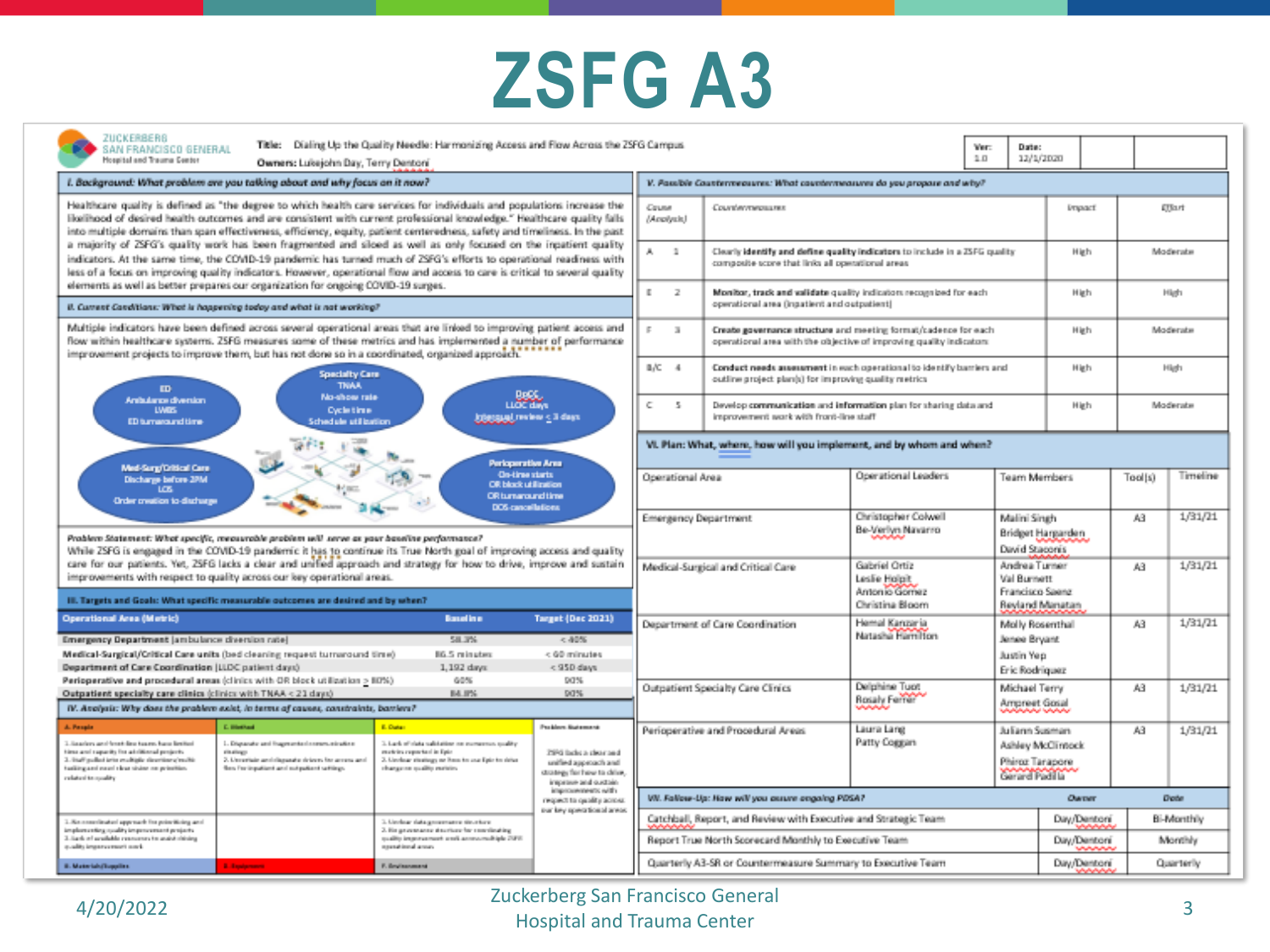## **BACKGROUND**

- Healthcare quality falls into multiple domains which span effectiveness, efficiency, equity, patient centeredness, safety, and timeliness
- ZSFG's quality work has been fragmented and siloed
- Historically, quality improvement work and indicators have focused on the inpatient setting
- COVID-19 pandemic turned ZSFG's efforts to operational readiness with less of a focus on enhancing quality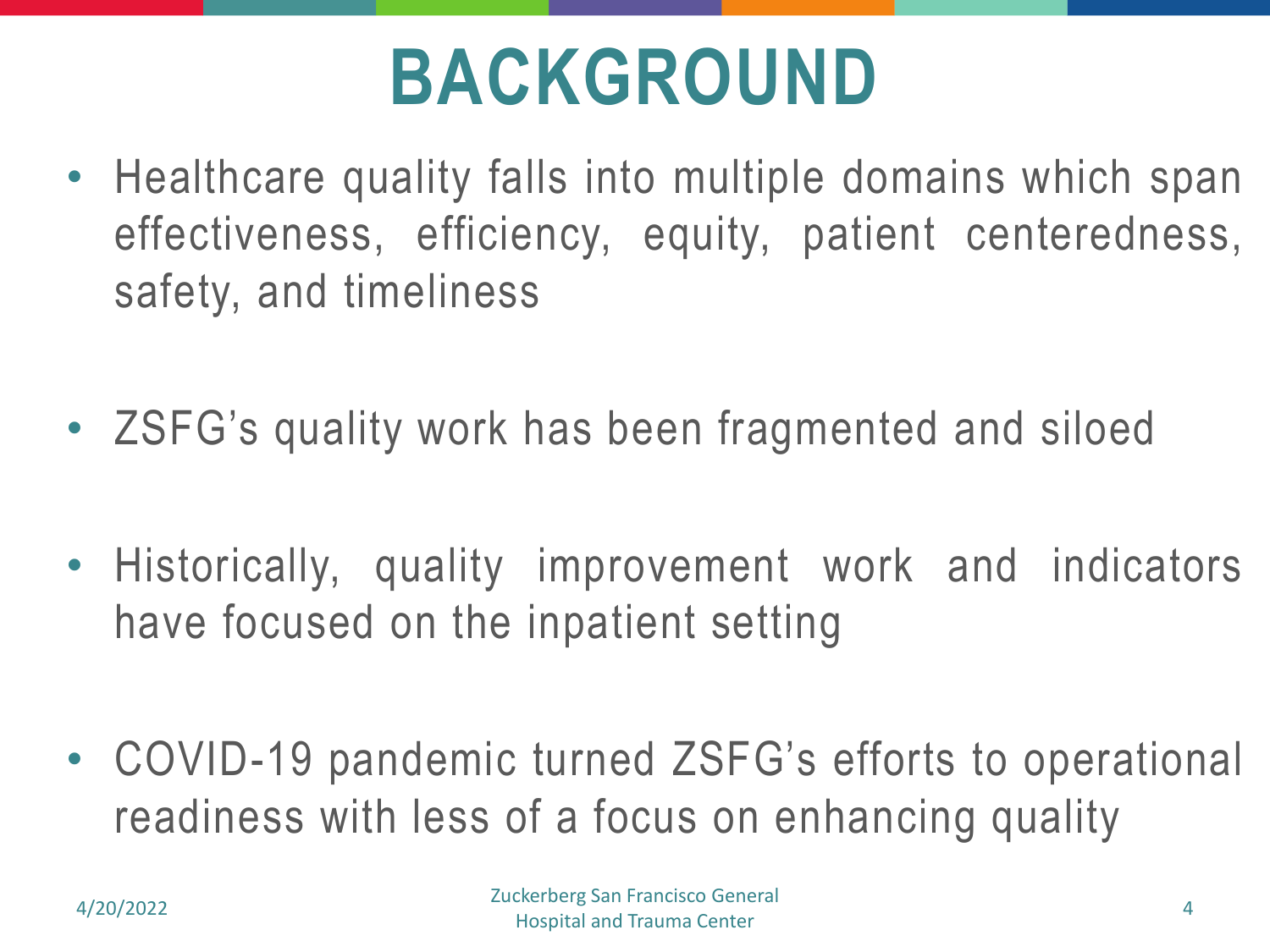## **CURRENT CONDITIONS**

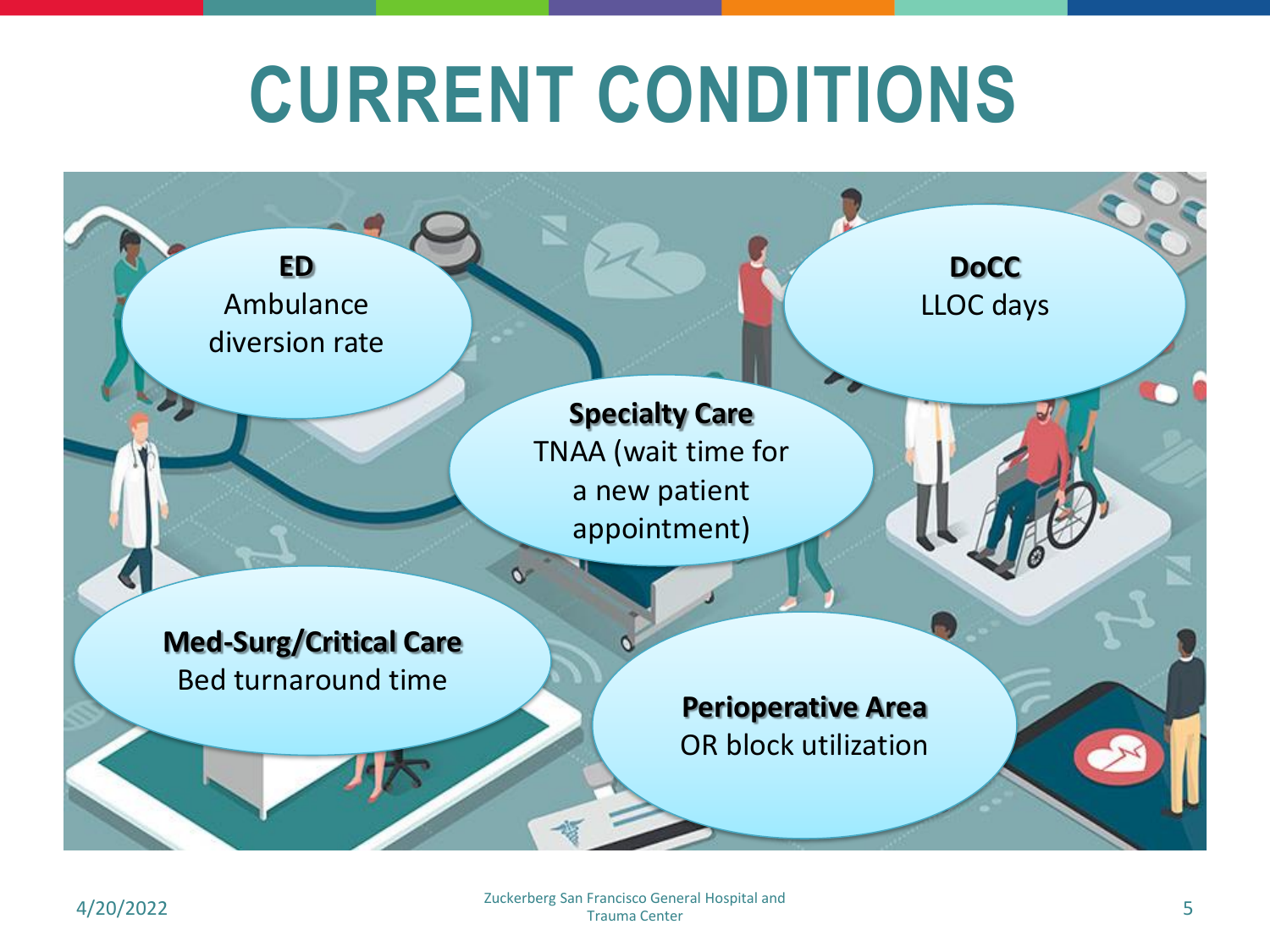## **CURRENT CONDITIONS**

| <b>Operational Area (Metric)</b>                                                                       | <b>CY 2021</b>                                                        | Target 2021  |
|--------------------------------------------------------------------------------------------------------|-----------------------------------------------------------------------|--------------|
|                                                                                                        |                                                                       |              |
| <b>Emergency Department (ambulance diversion</b><br>rate)                                              | 50.0%                                                                 | $< 40\%$     |
| <b>Medical-Surgical/Critical Care (bed cleaning</b><br>request turnaround time)                        | 76.0<br>minutes                                                       | < 60 minutes |
| <b>Department of Care Coordination (LLOC patient</b><br>days)                                          | 839 days                                                              | < 950 days   |
| <b>Perioperative and Procedural Areas (surgical)</b><br>services with OR block utilization > 80%)      | 76%                                                                   | $>90\%$      |
| <b>Outpatient Specialty Care Clinics (clinics with</b><br>TNAA < 21 days for new patient appointments) | 75.6%                                                                 | $> 90\%$     |
| 4/20/2022                                                                                              | Zuckerberg San Francisco General<br><b>Hospital and Trauma Center</b> | 6            |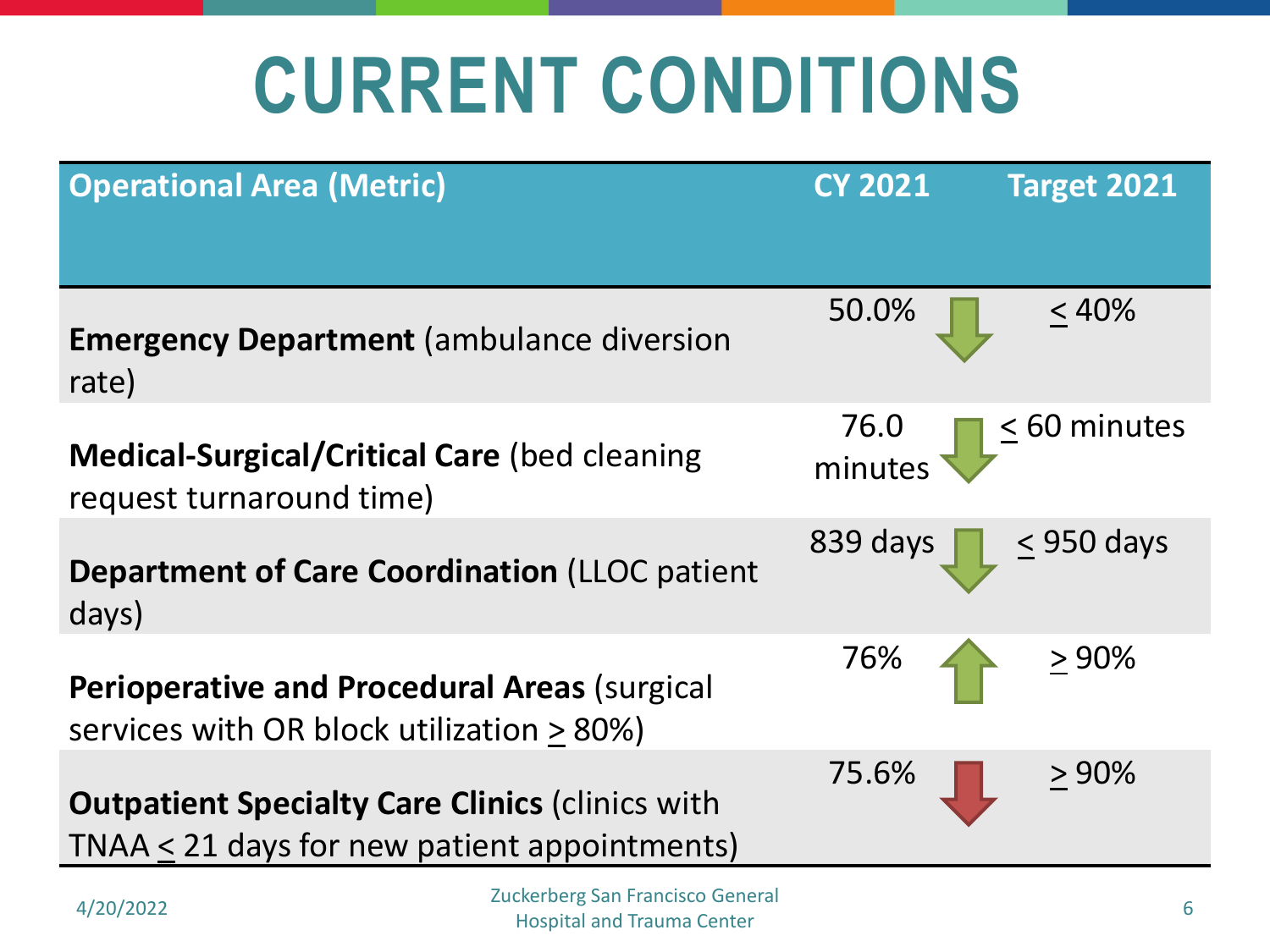## **ZSFG X MATRIX: TYING OUR IMPROVEMENT WORK TOGETHER**

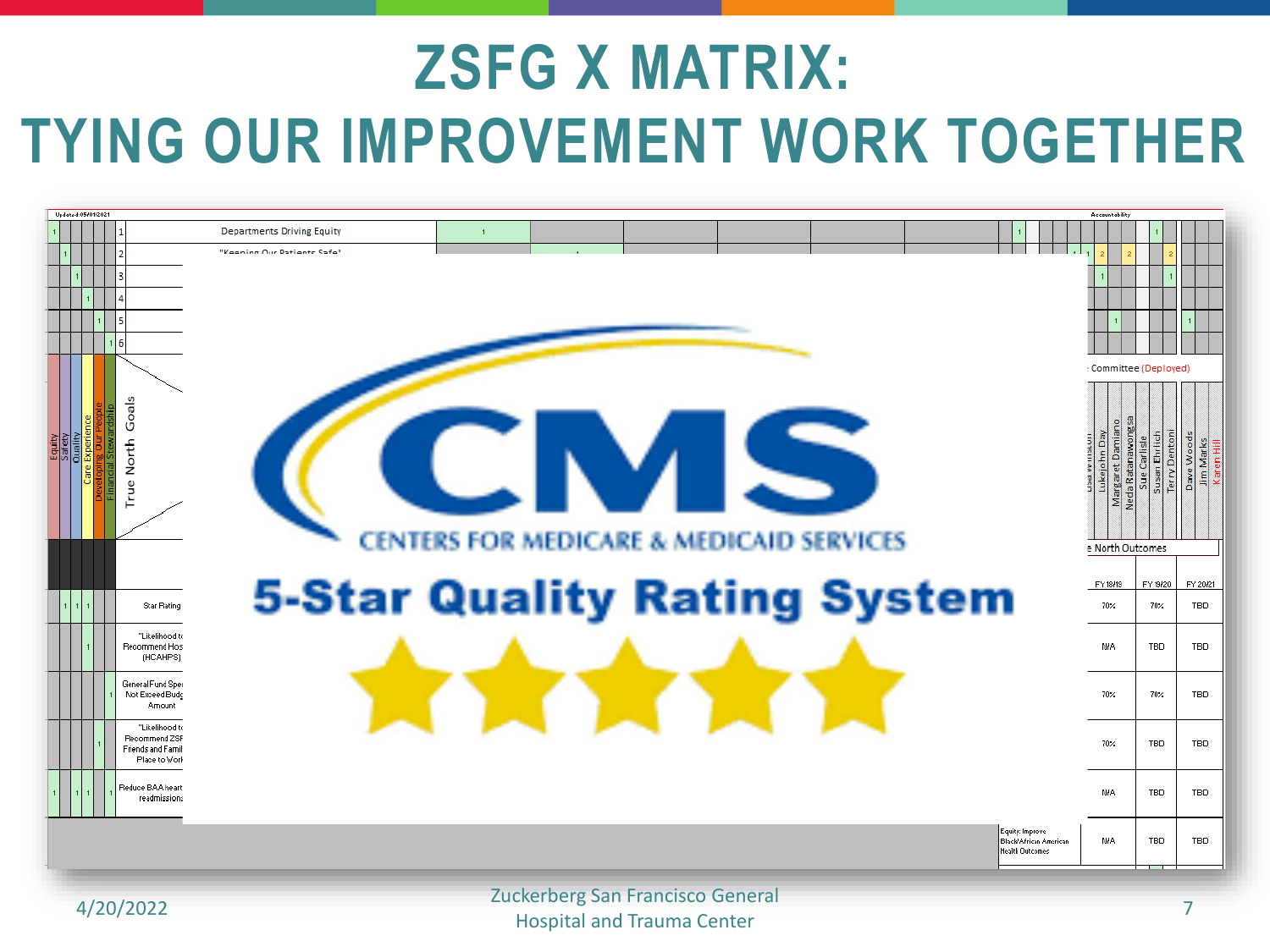## **PROBLEM STATEMENT**

While ZSFG remains engaged in battling the COVID-19 pandemic it must continue its True North goal of improving access, patient flow, efficiency and quality care for our patients.

Yet, while significant improvements were achieved in our ZSFG Quality KPIs, our 2021 targets were not achieved, some operational areas were not included in the improvement work and it is unclear if this work would advance our goal of reaching a higher CMS star rating.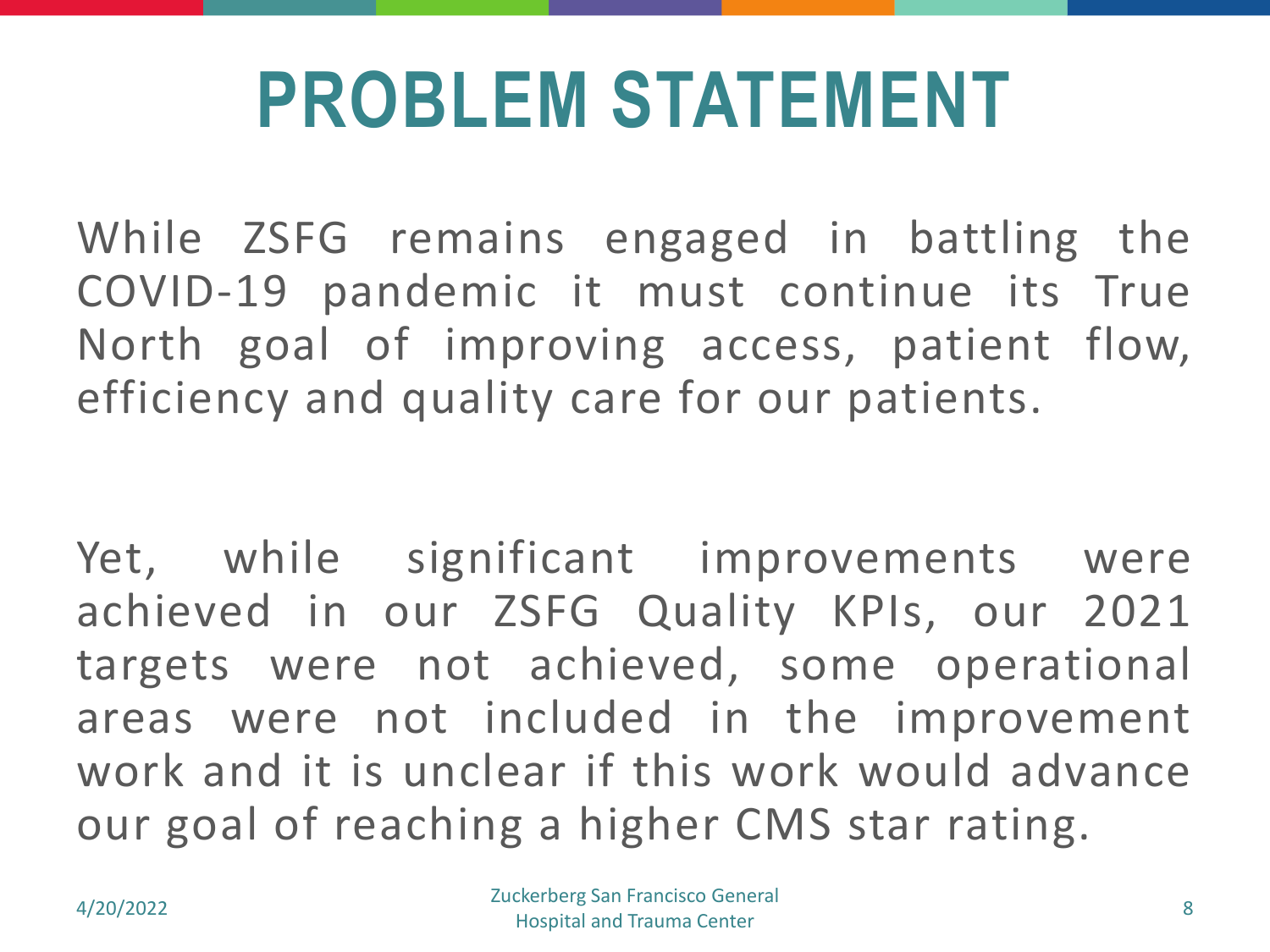## **CMS Star Rating Measures**

- Mortality
- Safety of care
- Readmission
- Patient experience
- Timely and effective care

**53 quality measures**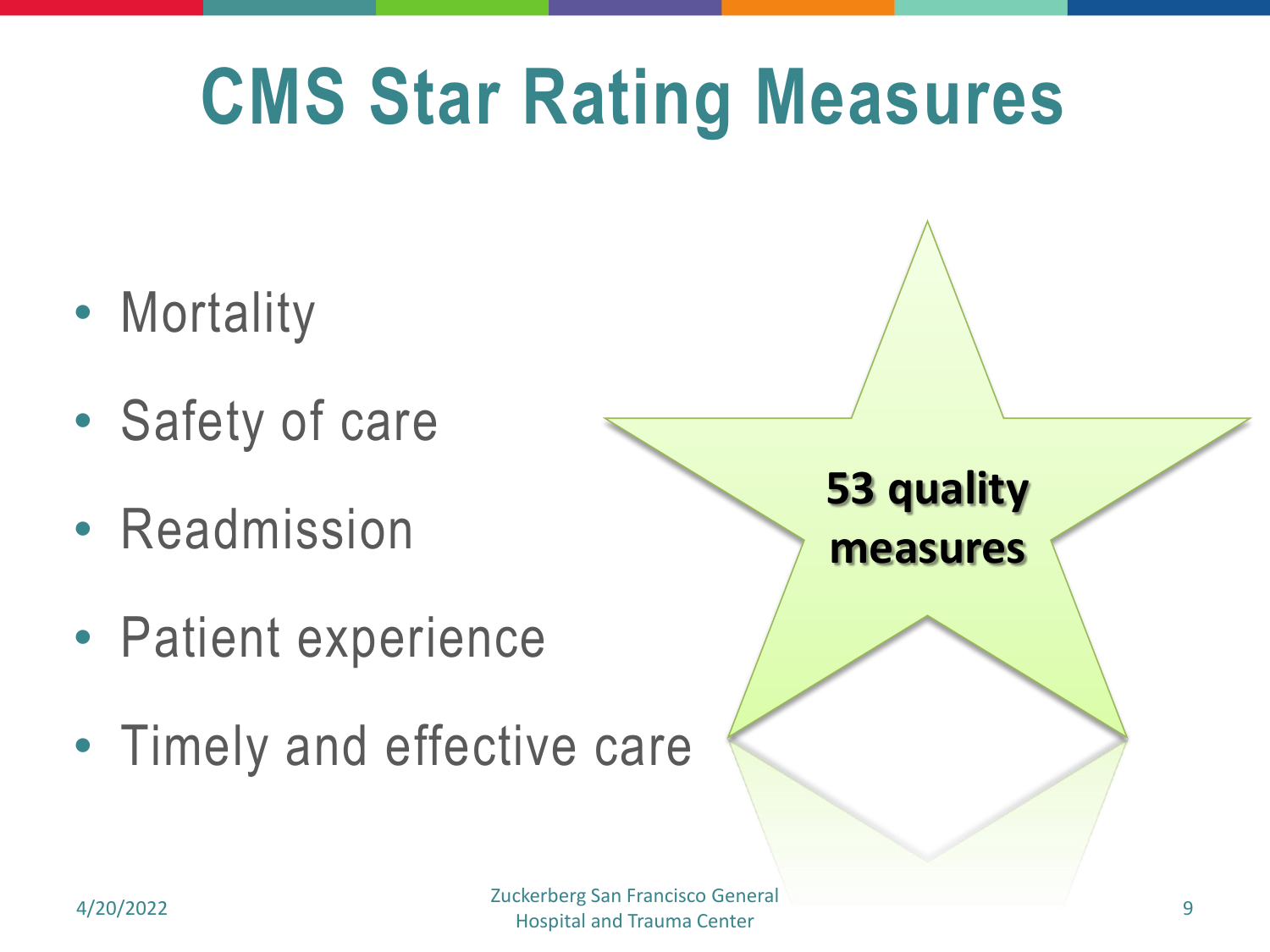## **Threading Together True North Goals and Outcomes**

- Low Back Pain MRI prior to PT
- Patients who left ED without being seen
- Patient Safety and Adverse events composite (PSI-90)
- 7-day standardized risk rate after Outpatient colonoscopy
- Colon surgical site infection
- Pneumonia Excess Days in Acute Care
- Time in ED after admit before arriving in patient room
- Appropriate Care for Sepsis/Septic Shock
- Hospital Visits After Outpatient Surgery
- ED Visits for patients receiving outpatient chemotherapy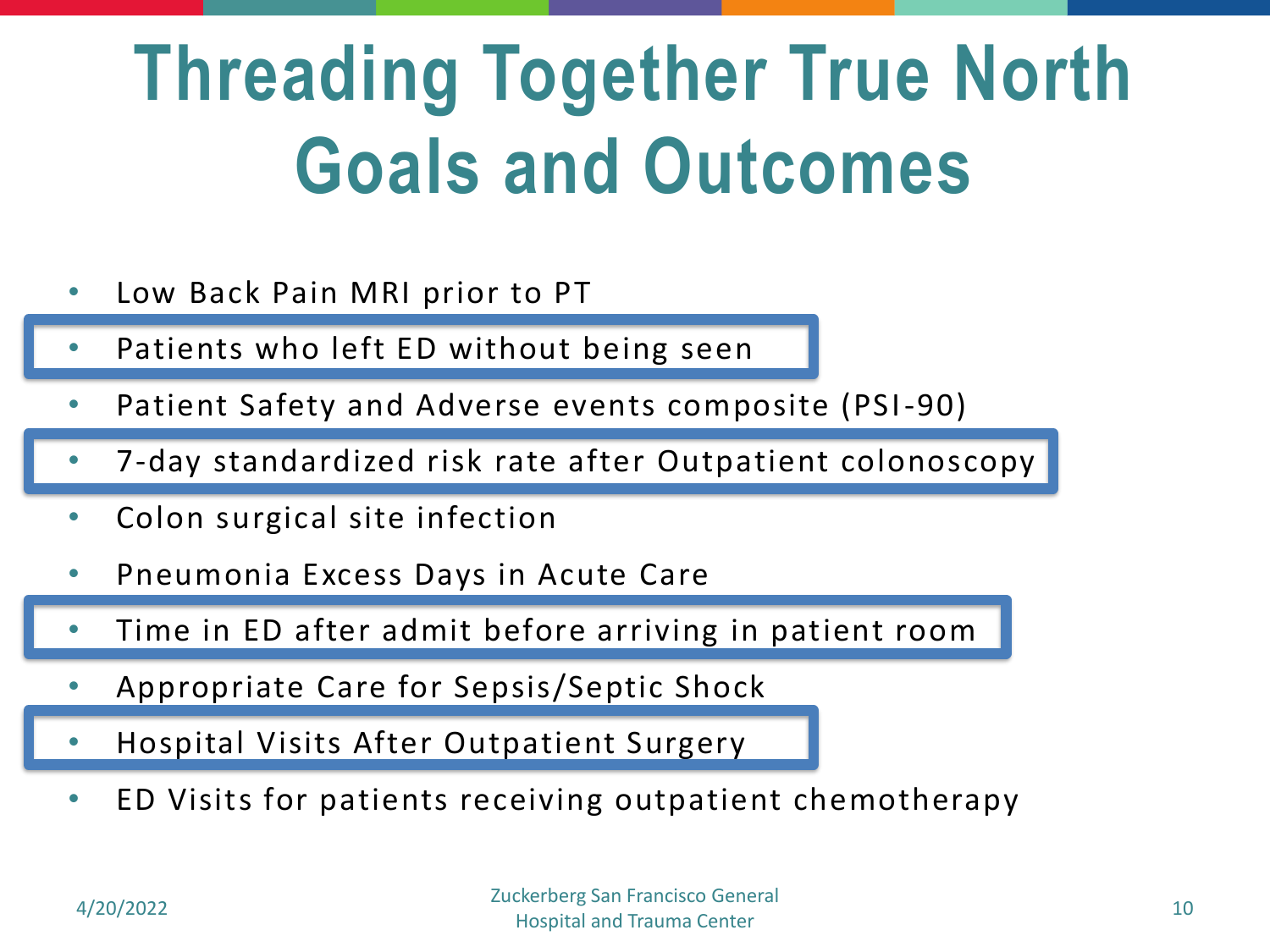## **COUNTERMEASURES**

| Plan: What, where, how will you implement, and by whom and when?                         |                                                                                                                                                                                             |                                                 |                   |  |  |  |  |
|------------------------------------------------------------------------------------------|---------------------------------------------------------------------------------------------------------------------------------------------------------------------------------------------|-------------------------------------------------|-------------------|--|--|--|--|
| <b>Barrier/Cause Addressed</b>                                                           | Countermeasure(s)                                                                                                                                                                           | Owner                                           | Date/Status       |  |  |  |  |
| ED and Med-Surg staffing<br>shortages                                                    | Fill all ED nurse vacancies (current 19) and<br>obtain travel nurses and P103s to backfill large<br>number of staff leaves                                                                  | <b>Terry Dentoni</b>                            | 9/1/22<br>Ongoing |  |  |  |  |
| Standardizing patient<br>room cleaning turnaround<br>process                             | Develop, monitor and communicate standard<br>work for patient bed turnaround process to EVS<br>staff                                                                                        | <b>Valerie Williams</b>                         | 9/1/22<br>Ongoing |  |  |  |  |
| Frequent and prolonged<br>clinic and perioperative<br>closures during COVID-19<br>surges | Update and revise COVID-19 surge plans to<br>minimize outpatient closures in future COVID-<br>19 surges                                                                                     | Lukejohn Day                                    | 6/1/22<br>Ongoing |  |  |  |  |
| Patient backlog for new<br>appointments                                                  | Develop targeted clinic strategies to expand<br>for<br>patient<br>referrals<br>(i.e.,<br>access<br>new<br>telemedicine, additional clinics, collaborating<br>with other healthcare systems) | Lukejohn Day                                    | 9/1/22<br>Ongoing |  |  |  |  |
| <b>Increase Med-Surg</b><br>capacity to help with<br>patient flow                        | Obtain approval to open H58 permanently and<br>hire into all positions to operationalize it                                                                                                 | Terry Dentoni<br>Lukejohn Day<br>Jennifer Boffi | 9/1/22<br>Ongoing |  |  |  |  |
| Zuekarberg Can Erangicse Canaral                                                         |                                                                                                                                                                                             |                                                 |                   |  |  |  |  |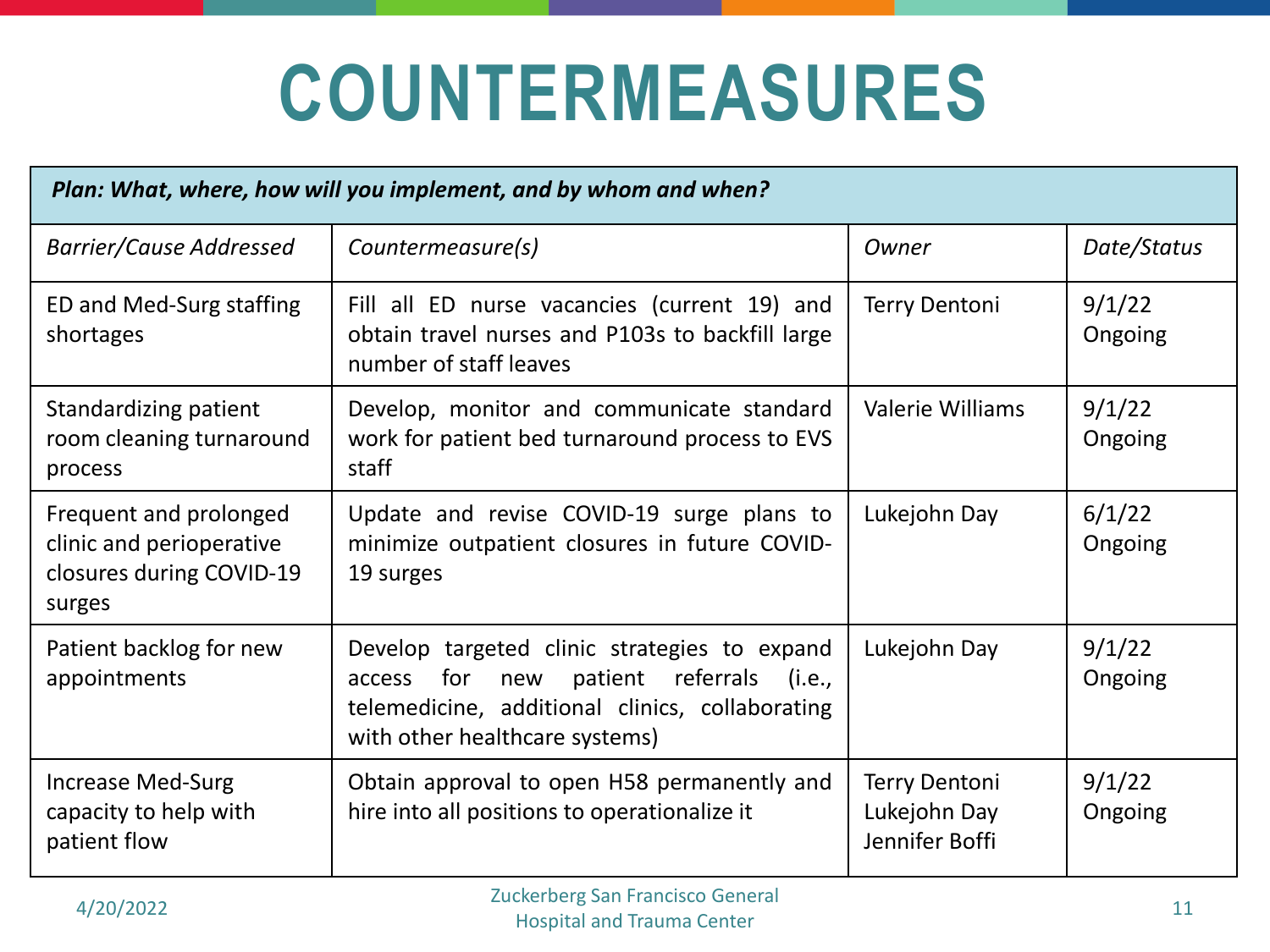## **NEXT STEPS**

• Continue to meet with stakeholders to solicit input on quality KPIs and refine and update them as needed

• Align performance improvement work with DPH and SFHN quality improvement work

• Participate and complete ZSFG Hoshin 2022